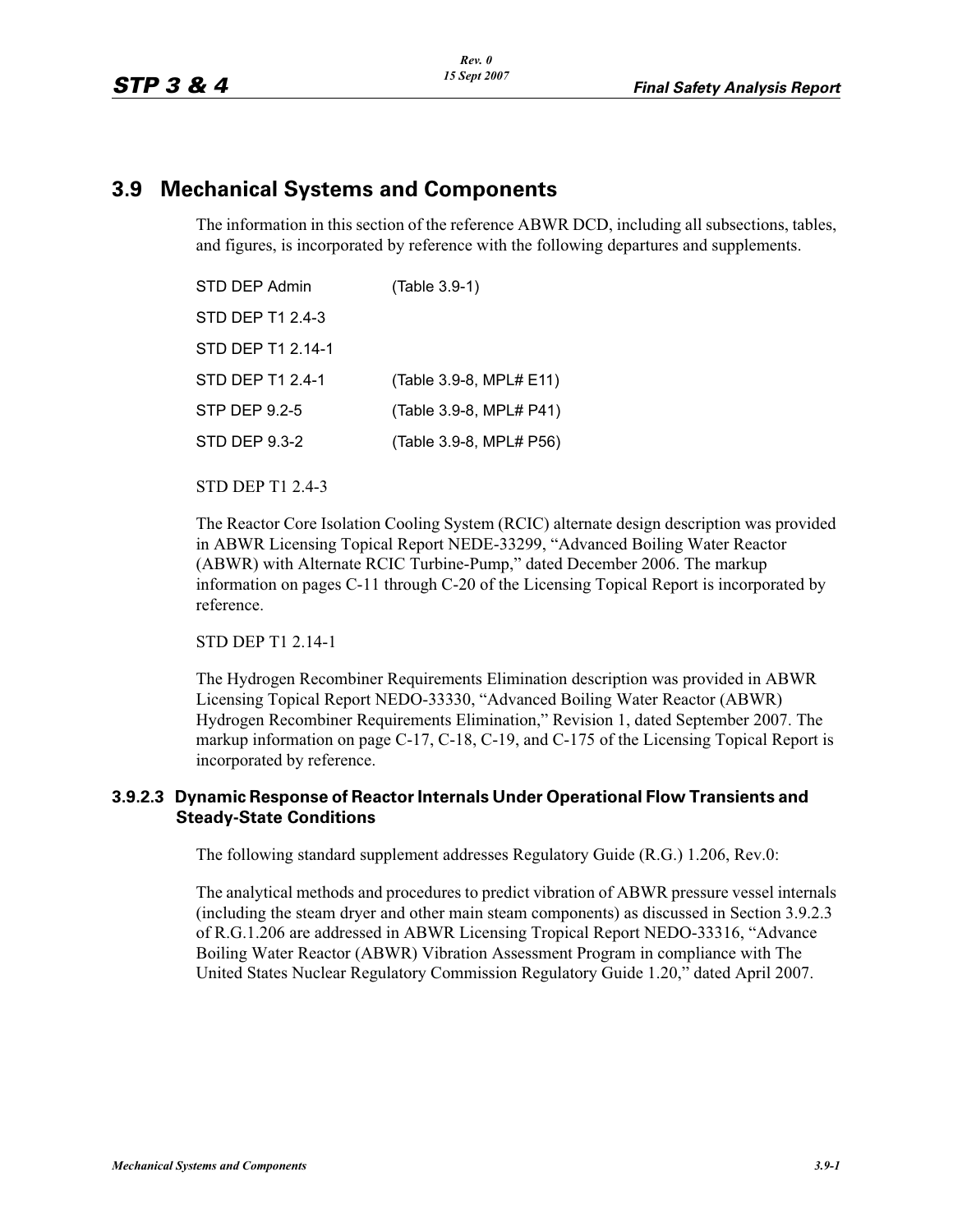### **3.9.2.4 Preoperational Flow-Induced Vibration Testing of Reactor Internals**

The following standard supplement addresses Regulatory Guide (R.G.) 1.206, Rev.0:

Analysis of potential adverse flow effects (e.g., flow-induced vibrations and acoustic resonances) that can impact ABWR reactor pressure vessel internals (including the steam dryer and other Main Steam System components) as discussed in Sections 3.9.2.4 of R.G. 1.206 are addressed in ABWR Licensing Topical Report NEDO-33316, "Advance Boiling Water Reactor (ABWR) Vibration Assessment Program in compliance with The United States Nuclear Regulatory Commission Regulatory Guide 1.20," dated April 2007.

#### **3.9.2.6 Correlations of Reactor Internals Vibration Tests with the Analytical Results**

The following standard supplement addresses Regulatory Guide (R.G.) 1.206, Rev.0:

The details of the test program to correlate the test measurements with the analytically predicted flow-induced dynamic response of the ABWR reactor internals (including steam dryers and other Main Steam System components) as discussed in Section 3.9.2.6 of R.G. 1.206 are addressed in ABWR Licensing Topical Report NEDO-33316, "Advance Boiling Water Reactor (ABWR) Vibration Assessment Program in compliance with The United States Nuclear Regulatory Commission Regulatory Guide 1.20," dated April 2007.

#### **3.9.3.4.2 Reactor Pressure Vessel Support Skirt**

STD DEP Admin

Replace the following equation (3.9-1)

$$
\left(\frac{\mathsf{P}}{\mathsf{P}_{\text{crit}}} \right) + \left(\frac{\mathsf{q}}{\mathsf{q}_{\text{crit}}} \right) + \left(\frac{\tau}{\tau_{\text{crit}}} \right) < \left(\frac{1}{\mathsf{S}.\mathsf{F}} \right)
$$

with

$$
\left(\frac{P}{P_{crit}}\right) + \left(\frac{q}{q_{crit}}\right) + \left(\frac{\tau}{\tau_{crit}}\right)^2 < \left(\frac{1}{S.F}\right)
$$

## **3.9.6 Testing of Pumps and Valves**

STD DEP Admin

The following change is made in the 9th sentence of the 2nd paragraph of this subsection.

*For example, the periodic leak testing of the reactor coolant pressure isolation valves (See Appendix 3M for design changes made to prevent intersystem LOCAs) in Table 3.9-9 will be performed in accordance with Chapter 16 Surveillance Requirement SR 3.6.1.5.10* 3.4.4.1*.*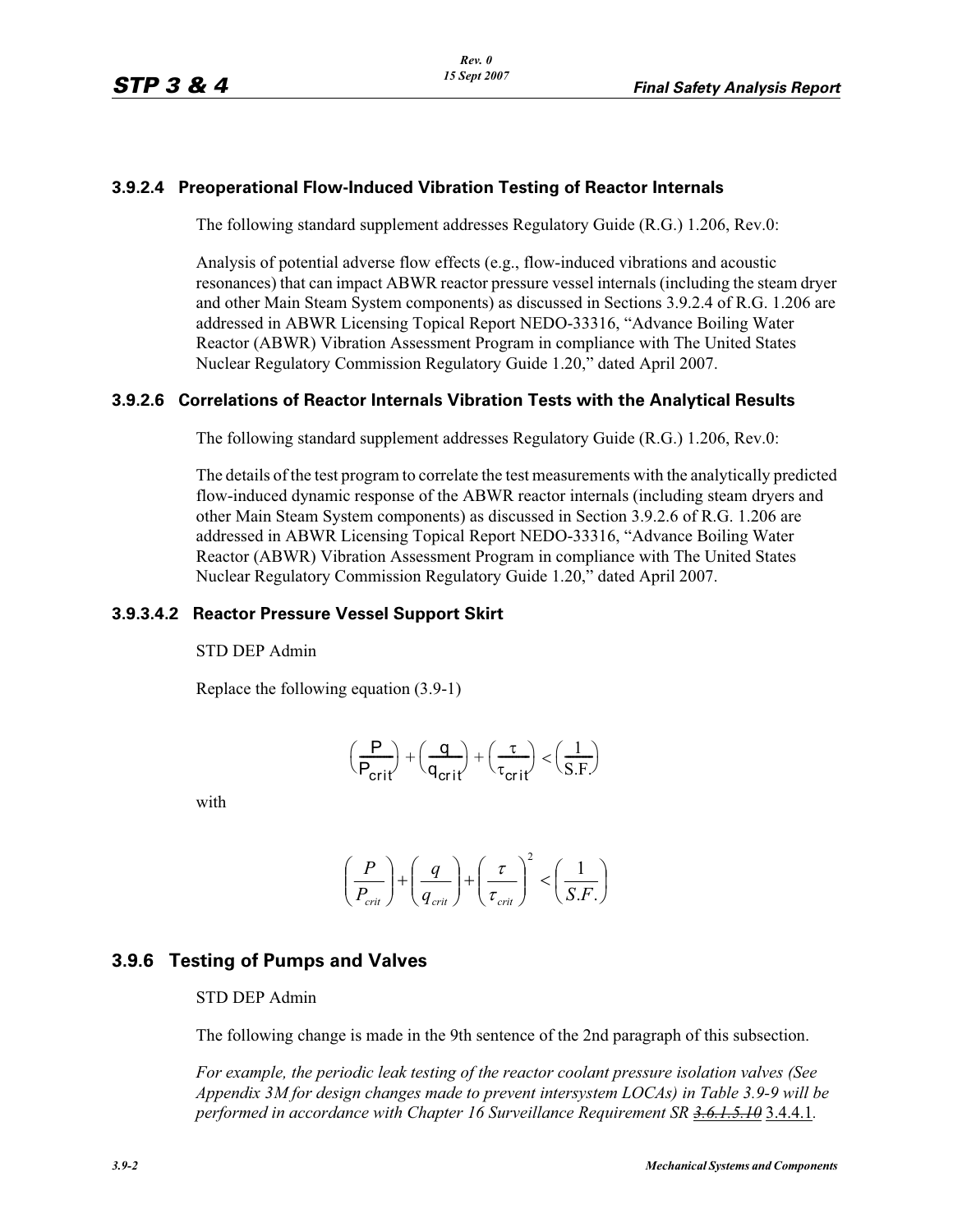## **3.9.7 COL License Information**

## **3.9.7.1 Reactor Internals Vibration Analysis, Measurement and Inspection Program**

The following standard supplement addresses COL License Information Item 3.27.

LTR NEDO-33316 addresses the ABWR Vibration Assessment Program in compliance with NRC Regulatory Guide 1.20. The plant specific information will provide assessment results in accordance with the applicable portion of position C.3 of Regulatory Guide 1.20 for nonprototype internals. The plant specific information will be available for review following preoperational and initial start up testing. (COM 3.9-1)

### **3.9.7.2 ASME Class 2 or 3 or Quality Group D Components with 60-Year Design Life**

The following standard supplement addresses COL License Information Item 3.28.

The ASME Class 2 or 3 or Quality Group D components that are subjected to cyclic loadings, including operating vibration loads and thermal transients effects, of a magnitude and/or duration so severe the 60-year design life cannot be assured by required Code calculations and, if similar designs have not already been evaluated, will be identified and an appropriate analysis will be available to demonstrate the required design life or designs to mitigate the magnitude or duration of the cyclic loads will be available for review prior to fuel load. (COM 3.9-2)

#### **3.9.7.3 Pump and Valve Testing Program**

The following standard supplement addresses COL License Information Item 3.29.

The plant specific environmental parameters for the equipment qualification program will be available for NRC review as part of the ITAAC for basic configuration of systems, as provided in the reference ABWR DCD Tier 1 Section 1.2.

The pump and valve inservice testing and inspection program will be provided to the NRC as specified in section 13.4S. This program will include the following:

- *(1)* Include baseline pre-service testing to support the periodic inservice testing of the components required by technical specifications. Provisions are included to disassemble and inspect the pump, check valves, POVs, and MOVs within the Code and safety-related classification as necessary, depending on test results.
- *(2)* Provide a study to determine the optimal frequency of the periodic verification of the continuing MOV capability for design basis conditions.

The design qualification test, inspection and analysis criteria in Subsections 3.9.6.1, 3.9.6.2.1, 3.9.6.2.2 and 3.9.6.2.3 of Tier 2 of the reference ABWR DCD will be included in the respective safety-related pump and valve design specifications prior to fuel load. (COM 3.9-3)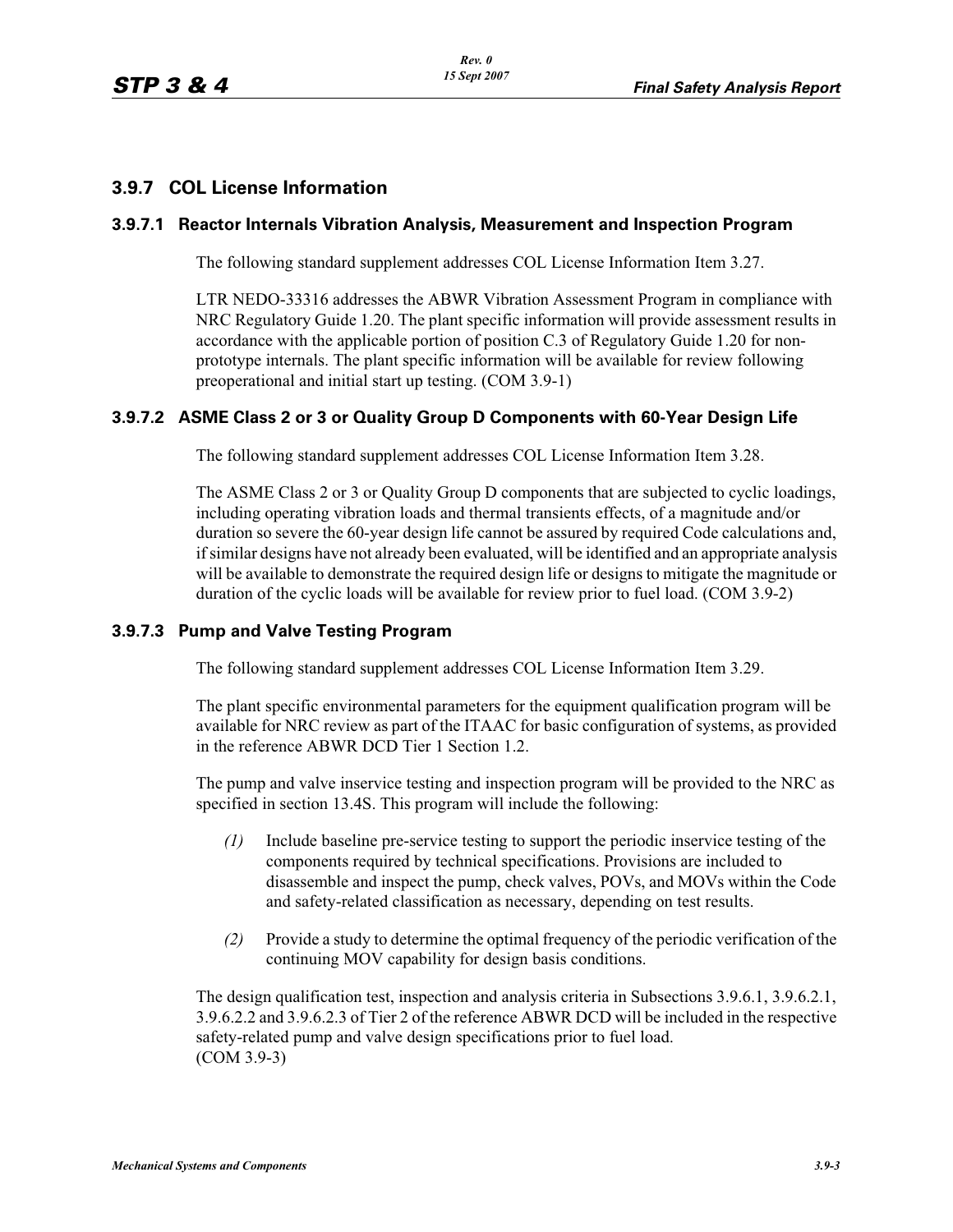The design, qualification, and preoperational testing for MOVs as discussed will conform to the provisions in Subsection 3.9.6.2.2 of Tier 2 of the reference ABWR DCD. (COM 3.9-4)

SRV IST requirements are included in Table 3.9-8 (B21 Nuclear Boiler System Valves) and additional SRV testing including technical specification testing is described in Section 5.2.2.10.

As is described for ISI in COL License Information item 6.6.9.1, inservice tests to verify operational readiness of pumps and valves, whose function is required for safety, conducted during the initial 120-month interval must comply with the requirements in the latest edition and addenda of the Code incorporated by reference in 10 CFR 50.55a(b) of this section on the date 12 months before the date of issuance of the operating license (or the optional ASME Code cases listed in NRC Regulatory Guide 1.192 that is incorporated by reference in 10 CFR 50.55a(b) of this section), subject to the limitations and modifications listed in 10 CFR 50.55a(b) of this section.

As is described for ISI in COL License information item 6.6.9.1, inservice tests to verify operational readiness of pumps and valves, whose function is required for safety, conducted during successive 120-month intervals must comply with the requirements of the latest edition and addenda of the Code incorporated by reference in 10 CFR 50.55a(b) of this section 12 months before the start of the 120- month interval (or the optional ASME Code cases listed in NRC Regulatory Guide 1.147, through Revision 14, or 1.192 that are incorporated by reference in 10 CFR 50.55a(b) of this section), subject to the limitations and modifications listed in 10 CFR 50.55a(b) of this section.

#### **3.9.7.4 Audit of Design Specification and Design Reports**

The following site-specific supplement addresses COL License Information Item 3.30.

The design specification and design reports required by ASME Code for vessels, pumps, valves and piping systems for the purpose of audit will be made available for NRC review.

The piping system design is consistent with the construction practices, including inspection and examination methods, of the ASME Code 1989 edition with no addenda.

ASME Code editions and addenda other than those listed in Tables 1.8-21 and 3.2-3, will not be used to design ASME Code Class 1, 2 and 3 pressure retaining components and supports.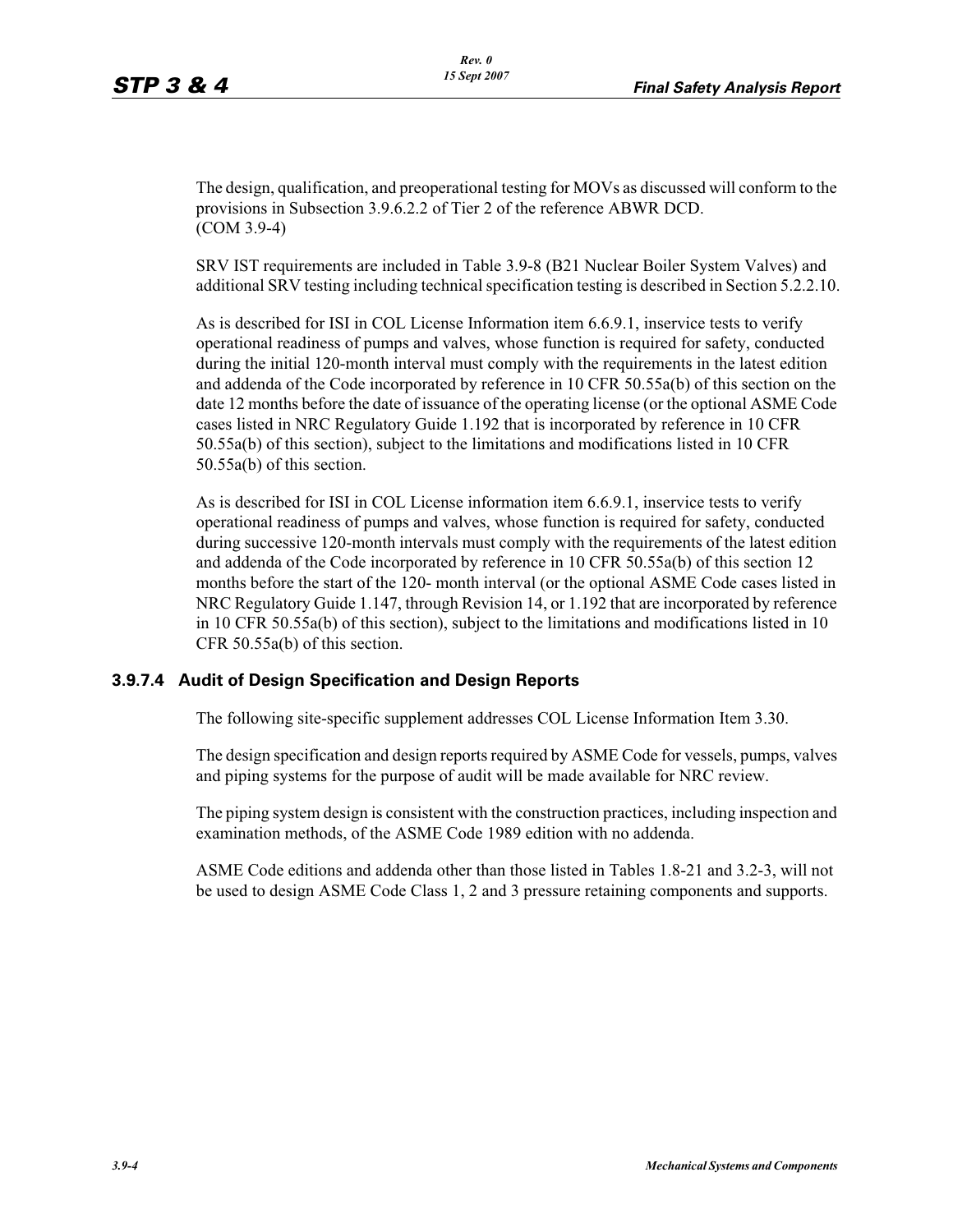# **Table 3.9-1 Plant Events**

| <b>B. Dynamic Loading Events</b> <sup>5</sup>                                    |                                                   |                                       |  |  |
|----------------------------------------------------------------------------------|---------------------------------------------------|---------------------------------------|--|--|
|                                                                                  | <b>ASME Code</b><br>Service<br>Limit <sup>1</sup> | No. of<br>Cycles/Events <sup>2</sup>  |  |  |
| 13. Safe Shutdown Earthquake (SSE) at Rated Power Operating<br><b>Conditions</b> | D <sup>o</sup>                                    | 1 <del>Cycle</del> Event <sup>4</sup> |  |  |

## **Table 3.9-8 Inservice Testing Safety-Related Pumps and Valves**

| <b>MPL</b>  | <b>System</b>               | <b>Pump Page No.</b> | Valve Page No. |
|-------------|-----------------------------|----------------------|----------------|
| <b>IP56</b> | <b>Breathing Air System</b> |                      | 3.9-132        |